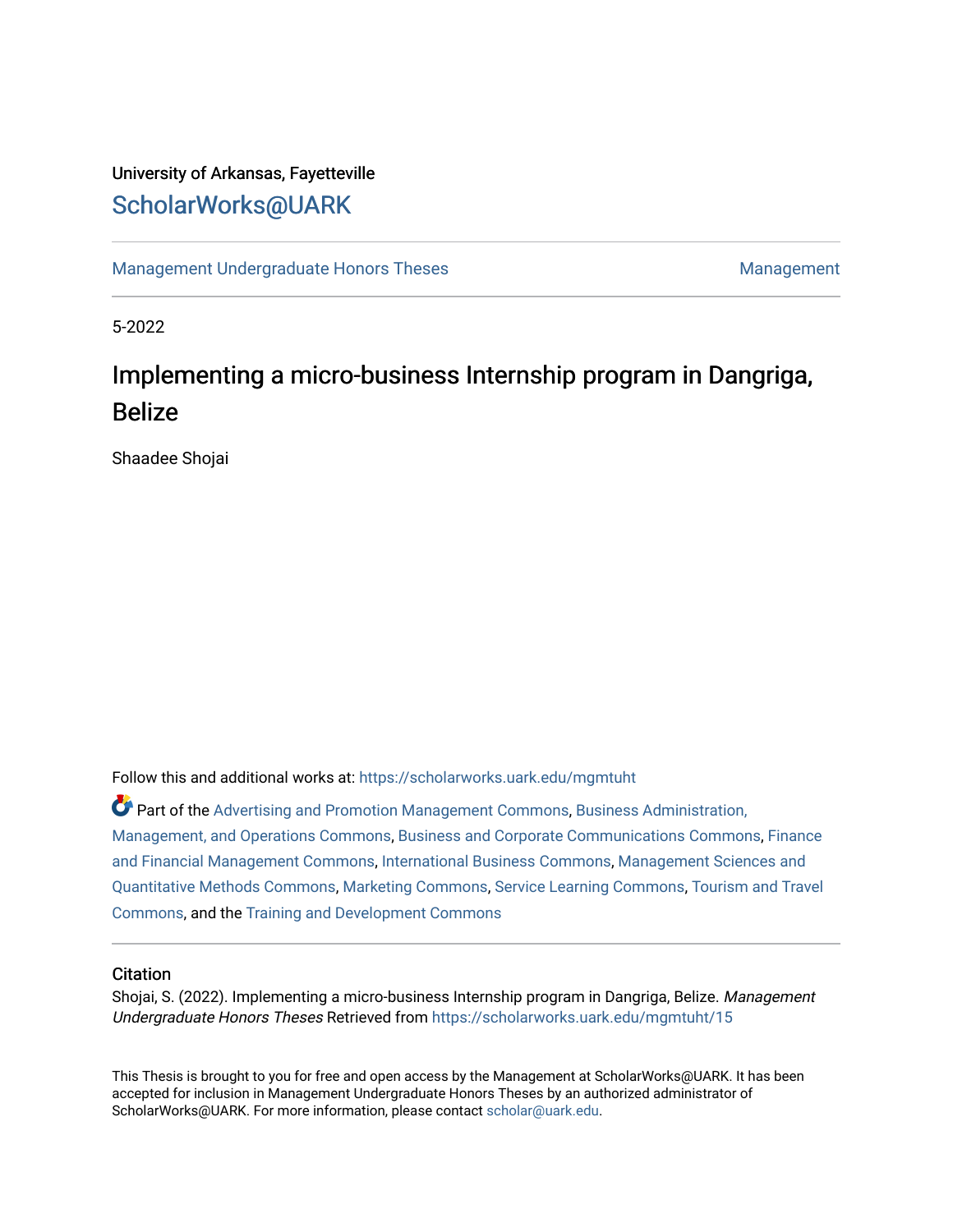**Implementing a micro-business Internship program in Dangriga, Belize**

**By:**

**Shaadee Nichole Shojai**

**Advisor: Dr. Amy Farmer**

**An Honors Thesis in partial fulfillment of the requirements for the degree of Bachelor of Science in Business Administration in International Business**

> **Sam M. Walton College of Business University of Arkansas Fayetteville, Arkansas**

> > **May 14, 2022**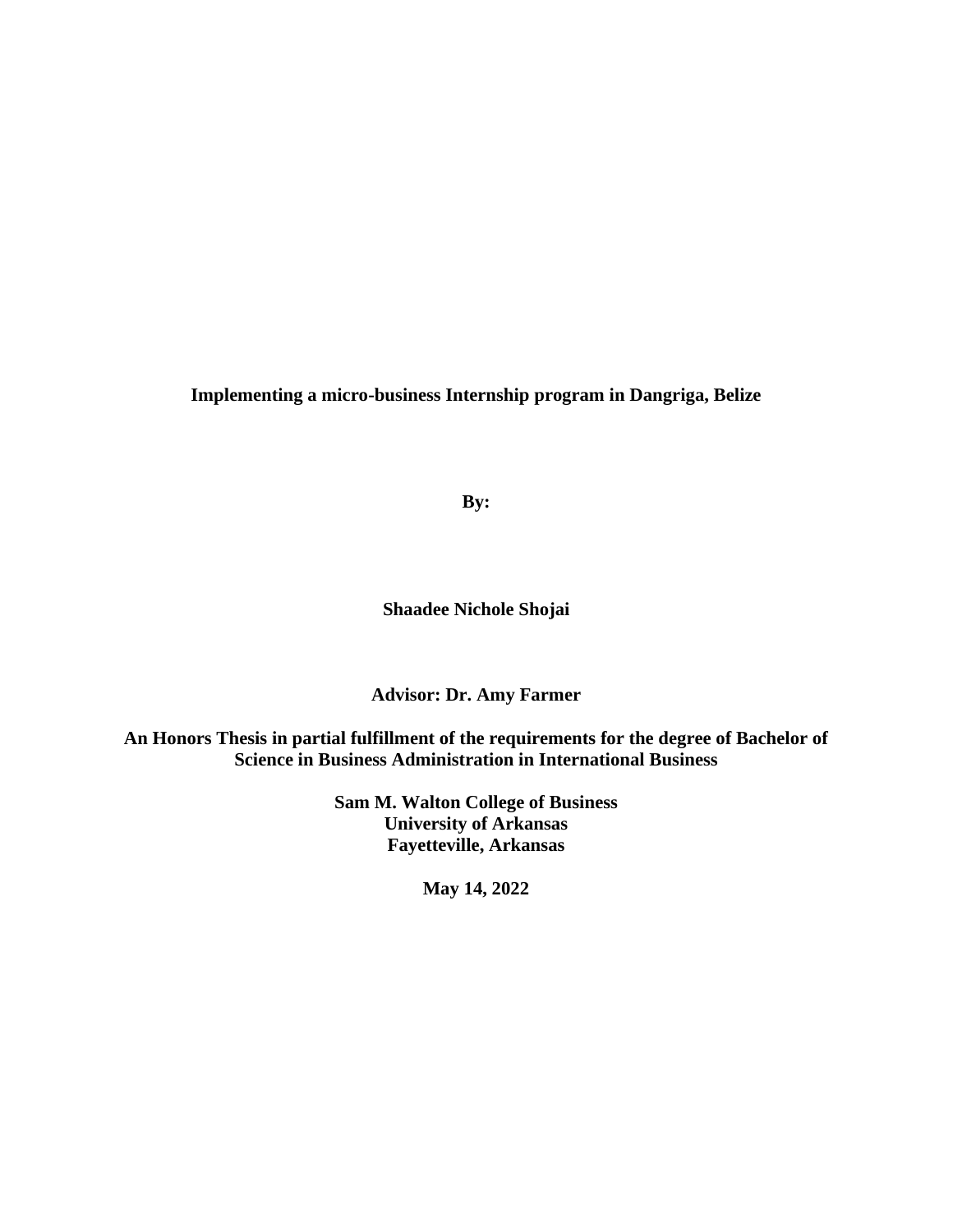#### **Introduction**

Over the Summer, I was able to work with Peacework in Belize through the University of Arkansas. While I was unable to physically go to Belize due to the COVID-19 Pandemic, I feel that I was still able to learn about the culture, in both the casual and business workplace, as well as help the people of Dangriga. The goal of my project was to help consult with the Tourism Department of Dangriga to help develop their small business into businesses that were more appealing to tourists. Unfortunately, most people who own small businesses in Dangriga can't support themselves with those businesses, so we put together a program to help the small business owners develop more efficient businesses. I, along with 3 colleagues, put together a 4 week "Small business Internship" program. Each week we focused on different aspects of business, to educate the business owners and give them the skills they need to create a business that can support them. Our program consisted of an assessment of current knowledge, general business resources, a crash course in finance, and advice on digital and physical marketing tools.

#### **Literature**

The developing world is full of microenterprises. They are the bases of most growing economies, and often make up thirty- three percent of businesses in developing nations. They make the market more competitive, which can drive growth of more isolated economies. These microenterprises often only have one owner and less than 5 employees, which is a commonality we saw while working with these enterprises in Belize (*The Pioneer*, 19 Dec. 2018). As of 2020 there were a total of 7,975 established businesses considered active in the country of Belize (Thiagarajan, Somanadevi. 2019). Seventy-seven percent are sole proprietorship and eighteen percent are companies. Many of these companies, in Belize and in other developing countries, are entrepreneurs out of necessity. These entrepreneurs are creating these businesses to boost themselves and in turn boost their economy. If their business is successful, they will hire and buy raw materials locally and have more money to buy other products within home communities. Setting up a business in Belize can easily be done informally or as a proprietor for a low cost. This means many of these business owners have had no real business training. However, studies have shown that access to business resources, training, and materials can increase profits both in the long run and the short run. So, it seemed like an initiative to help training these entrepreneurs in business practices would be a perfect solution for long lasting business practices. According to the Global Entrepreneurship Monitor GEM (2016), from 2014 to 2016 entrepreneurship activity increased from 7.1 % to 28.8 % in Belize, so while there is an ever growing drive to be an entrepreneur in this country, they don't have the proper resources to create a successful business(Thiagarajan, Somanadevi. 2019). This necessity for advice and resources could radically change the small business environment of Dangriga. Microbusinesses are especially in need right now, as many have been significantly affected by the COVID-19 Pandemic. Survey results show that 66% of microbusinesses are more likely to be affected by the crisis, than 42% for large companies ("News." *ITC*, 28 May 2020.). Around one out of four micro, small, and medium-sized enterprises are at risk to shut down permanently within the next three months. This highlights the need for governments to step in and for access to education can truly make a difference.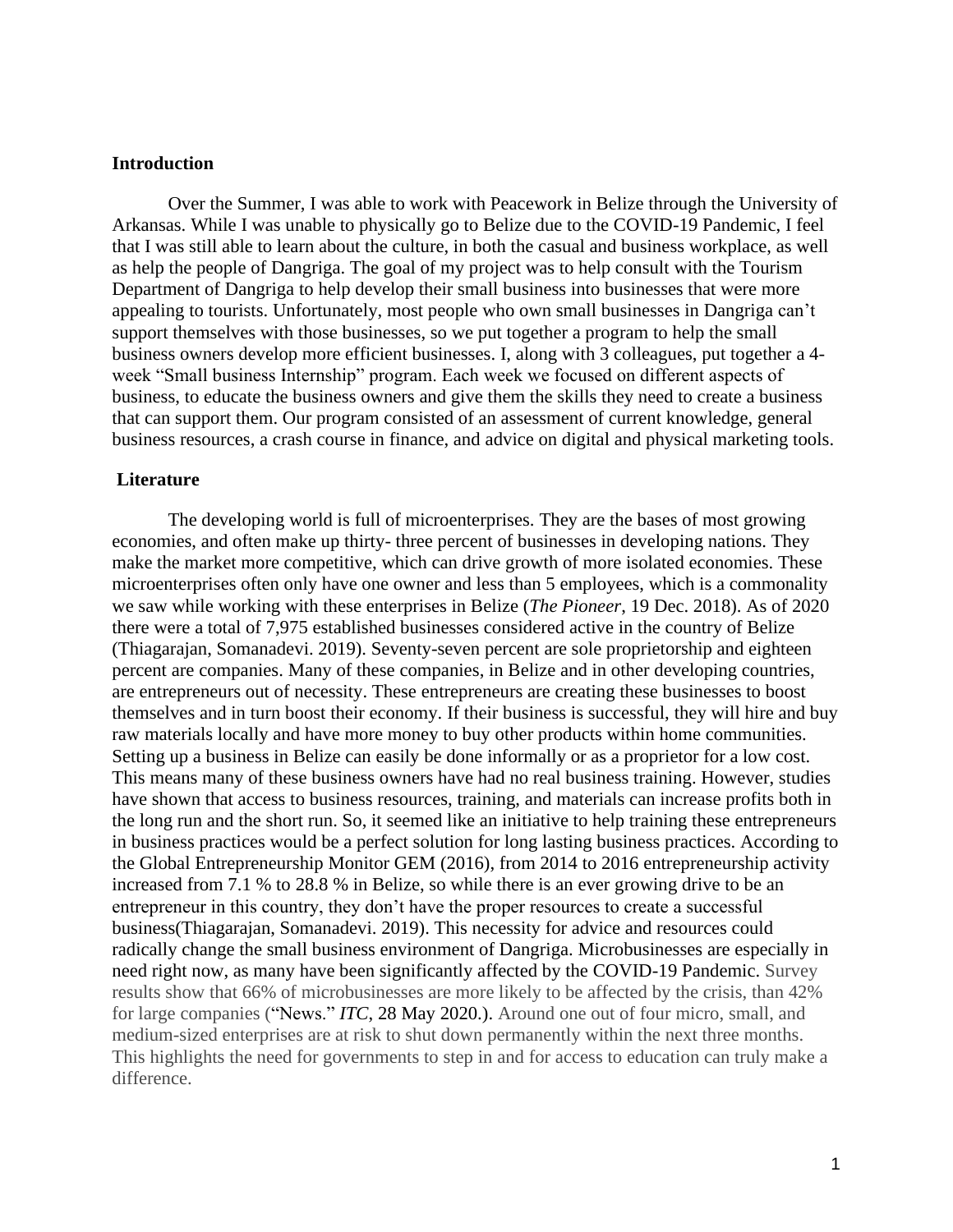#### **Background**

#### *Background on Belize and Dangriga*

Belize was first established by the Maya around 1500 B.C.E. With colonialism came The Colony of British Honduras, which existed from 1840 to 1981, when Belize was granted independence. English is the official language of Belize, but people from Belize speak Kriol as well as other native languages like Garifuna, Spanish, or Maya based languages. Dangriga, known as the Culture Capital of Belize, is just a short 90 miles from Belize City (*Belize Private Island Resort and Getaway*, 14 Aug. 2019.). It is a tourist hub known for its friendly inhabitants, rich cultural blend, and beautiful ocean access, which happens to also be the access point to the Belize Barrier Reef, which is a UNESCO Heritage site (*Travel Belize*, 6 Aug. 2021.).

#### *Background on the Dangriga Tourism Board*

Over the past couple of years there has been a plan to hopefully spring Dangriga forward into a major tourist destination. While the city is rich in culture and destination sites, tourists are relatively unaware of the many attractions due to a lack of advertising and exposure. These plans were starting to be put in place in late 2019, but unfortunately had to be halted due to the COVID-19 pandemic. The pandemic has led to the largest contraction in Belize in recent decades. The economy was projected to contract by 15.5% in 2020, owing much of this decline to tourism (ECLAC. Preliminary Overview of the Economies of Latin America and the Caribbean). Now, as things are starting to return to a semblance of normalcy in the tourism industry, Dangriga must be ready to try again and make a name for themselves against other well-known tourist destinations in Belize. They needed our support to help the small businesses in the area become more marketable to tourists as well as teach them how to sustain themselves long enough to profit off the major changes that the tourism board hopes Dangriga will soon undergo (Board, B. T. (2019, January).

As previously mentioned, we felt that the best course of action and the most effective way to consult with the Tourism Board in Dangriga, was to create a Business Internship program, which was essentially a crash course in all the things that make businesses, especially small businesses, successful. We broke the program down into 4 weeks and within those weeks had topics and then subcategories, where we were able to provide advice and resources for the microbusinesses associated with our program.

#### **Business Basics**

The first week consisted of a short survey that told us a little bit about their businesses and then had them start to brainstorm what they wanted us to help them with. We also gave them a brief overview of the plan for the next 4 weeks. When we got results back from the survey, we saw some common themes. Most people needed help with marketing and business presence. In addition to that most of the small business owners needed help creating and maintaining a financial plan and wanted to see some examples of loan writing. In addition to that we provided detailed instructions and videos of how to set up a free google account. We did this in order to give everyone participating access to the wealth of resources a google suite account provides.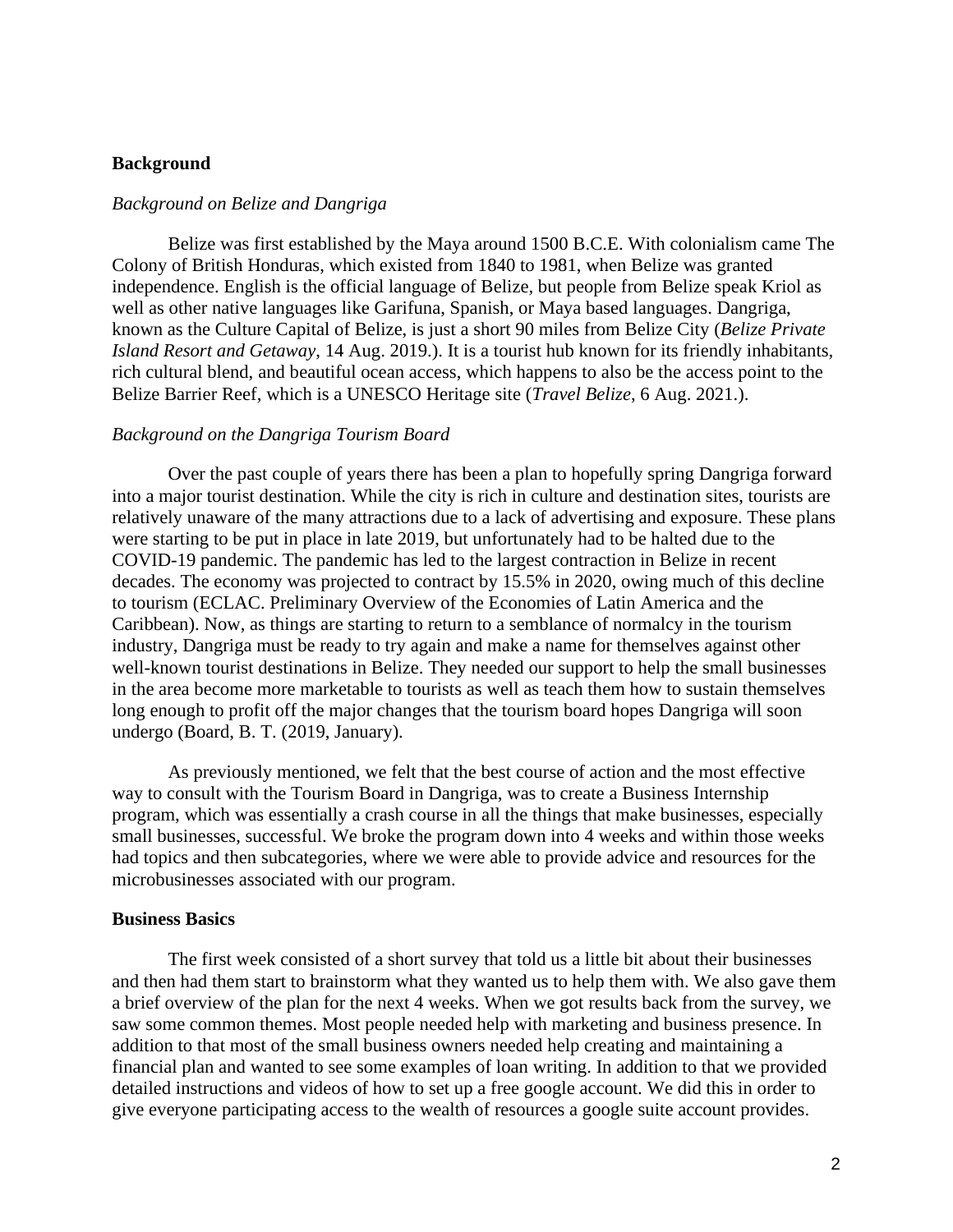The platform provides an auto save system that allows for all files to be conveniently stored in one place and has documents, sheets, forms and presentations. This creates ease of accessibility to all previous files and resources.

# *Business Plan*

For this aspect of the program, we started off by giving them some general information and resources about small businesses<sup>1</sup>. We gave them a link<sup>2</sup>, which directs them to the Walton Business Writing website. This website provides a wealth of information on business writing and gives them guidelines on how to write many different types of business letters, proposals, loan applications, and financial plans. The website also provides examples that they can compare their own writing to.

# *Budget Template*

Additionally, we believe that every successful business has a detailed budget plan that keeps track of the cash flow in and out of the business. So, we provided resources on how to create a budget plan<sup>3,4</sup>. We explained that this helps you track your revenue and can be used to see if your business is growing. We warned them that every business is different, and explained they needed to understand that this template might not be a perfect fit for every business. However, we encouraged them to reach out with any questions or concerns they might have.

# **Finance**

During this week we spend the whole week sending resources and examples of loan writing<sup>5</sup>. We again directed them to the Walton Communication Lab website, which had some great resources on how to do a write up for loans. We also offered up our time and advice if they wanted us to review any of their work. In addition to that we sent out resources to help small businesses get set up financially as well as how to crowdfund and how to use revenues and reinvest it back into the business<sup>6,7</sup>. We also sent out a quick assignment on how to navigate the website to make sure this week was still interactive and not just an influx of information.

# **Marketing**

To prepare for this week our team looked at the online presence of the small business in Dangriga. We looked up different businesses online and gave them a score based on how easy

[outline/?utm\\_source=youtube&utm\\_medium=video&utm\\_term=business](https://articles.bplans.com/a-standard-business-plan-outline/?utm_source=youtube&utm_medium=video&utm_term=business-plan&utm_content=What%20is%20a%20Business%20Plan%3F%20%231&utm_campaign=Bplans%20Explains%20Everything)[plan&utm\\_content=What%20is%20a%20Business%20Plan%3F%20%231&utm\\_campaign=Bpl](https://articles.bplans.com/a-standard-business-plan-outline/?utm_source=youtube&utm_medium=video&utm_term=business-plan&utm_content=What%20is%20a%20Business%20Plan%3F%20%231&utm_campaign=Bplans%20Explains%20Everything) [ans%20Explains%20Everything](https://articles.bplans.com/a-standard-business-plan-outline/?utm_source=youtube&utm_medium=video&utm_term=business-plan&utm_content=What%20is%20a%20Business%20Plan%3F%20%231&utm_campaign=Bplans%20Explains%20Everything)

<sup>1</sup> [https://articles.bplans.com/a-standard-business-plan-](https://articles.bplans.com/a-standard-business-plan-outline/?utm_source=youtube&utm_medium=video&utm_term=business-plan&utm_content=What%20is%20a%20Business%20Plan%3F%20%231&utm_campaign=Bplans%20Explains%20Everything)

<sup>&</sup>lt;sup>2</sup> <https://walton.uark.edu/business-communication-lab/Resources/business-writing.php>

<sup>3</sup> [https://www.pdfconverter.com/resources/blog/excel-templates-for-small-business-budget](https://www.pdfconverter.com/resources/blog/excel-templates-for-small-business-budget-management)[management](https://www.pdfconverter.com/resources/blog/excel-templates-for-small-business-budget-management)

<sup>4</sup> <https://templates.office.com/en-us/Business-expense-budget-TM04035489>

<sup>5</sup> <https://www.businessnewsdaily.com/5954-smb-finance-management-tips.html>

<sup>&</sup>lt;sup>6</sup> [https://www.ted.com/talks/richard\\_st\\_john\\_8\\_secrets\\_of\\_success#t-182927](https://www.ted.com/talks/richard_st_john_8_secrets_of_success#t-182927)

<sup>7</sup> <https://www.lendio.com/blog/small-business-tools/best-free-resources/>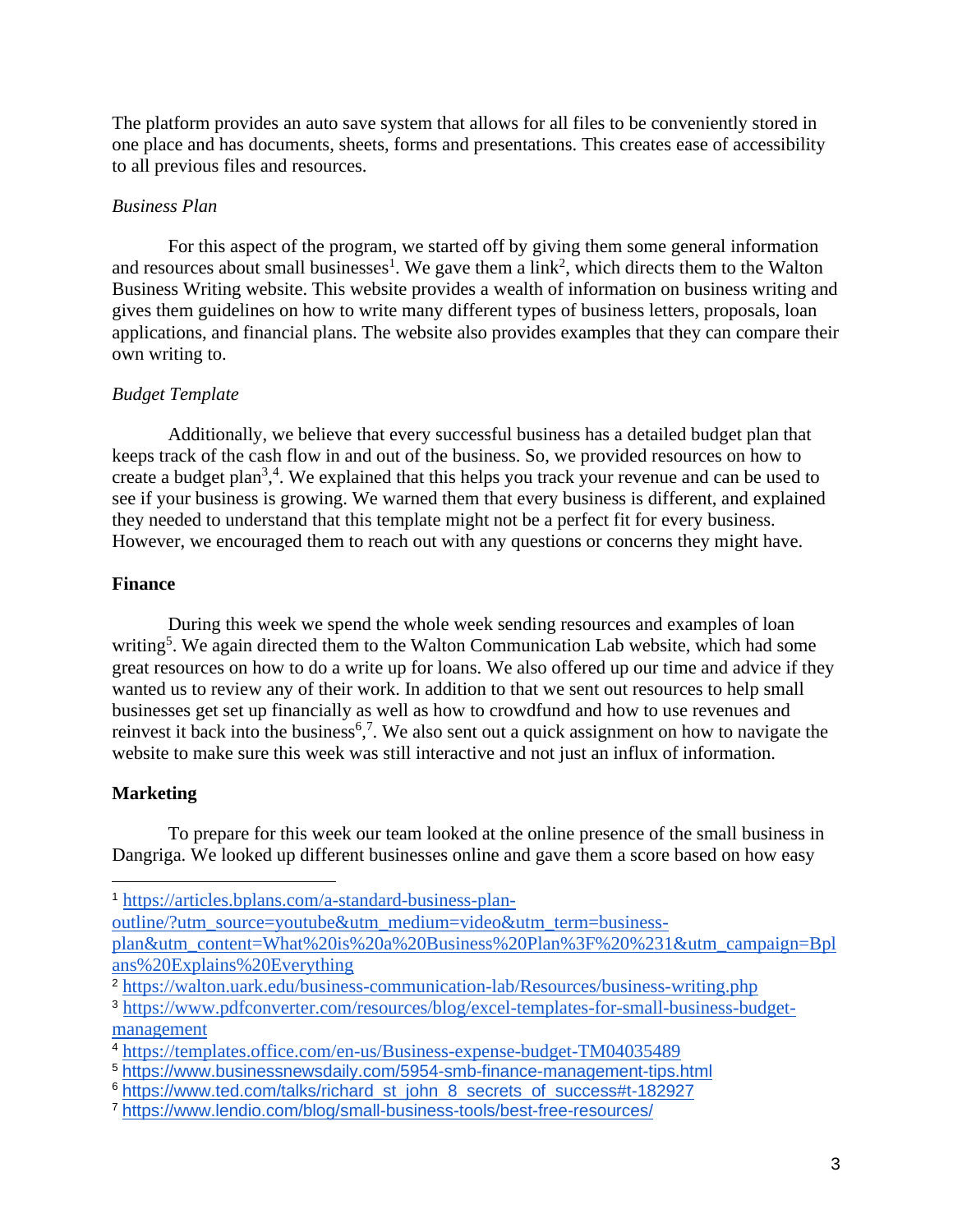they were to find online, accessibility or information, and their google rating. We have compiled a chart below to show the results of our findings. Though many companies did not have a great marketing presence, we understand that is greatly due to the lack of resources that many of these business owners face, so we found a few ways to help micro-business owners market themselves with little to no resources<sup>8</sup>.

Here is what we based on our rating system on:

# **TEMPLATE PAGE**

#### **Search Engine Optimization (If it appears in general Google search)**

0- not at all 1- very little 2 - somewhat 3 - more so 4 - very much

**Business Description (If the business lists important info like hours, contact information, menus etc. on specific search of the name)**

0- not at all 1- very little 2 - somewhat 3 - more so 4 - very much

# **Media Presence (If the business presents high-quality pictures)**

0- not at all 1- very little 2 - somewhat 3 - more so 4 - very much

#### **Reaction of Audience to Business (If the business receives positive ratings)**

0- not at all 1- very little 2 - somewhat 3 - more so 4 - very much

#### **Map Presence (If the business is listed on Google Maps)**

0- No 1- Yes

# **Rating Overall Results & Observations**

\* In this chart, we have only included business that came up in a Google search\*

| <b>Place:</b>    | Rating           | <b>Observations</b>                                                |
|------------------|------------------|--------------------------------------------------------------------|
| Mimi's Ice Cream | $16.5/17 = 97\%$ | Mimi's is one of the<br>very first search<br>results on Google for |

<sup>8</sup> <https://smallbiztrends.com/2020/07/limited-marketing-resources.html>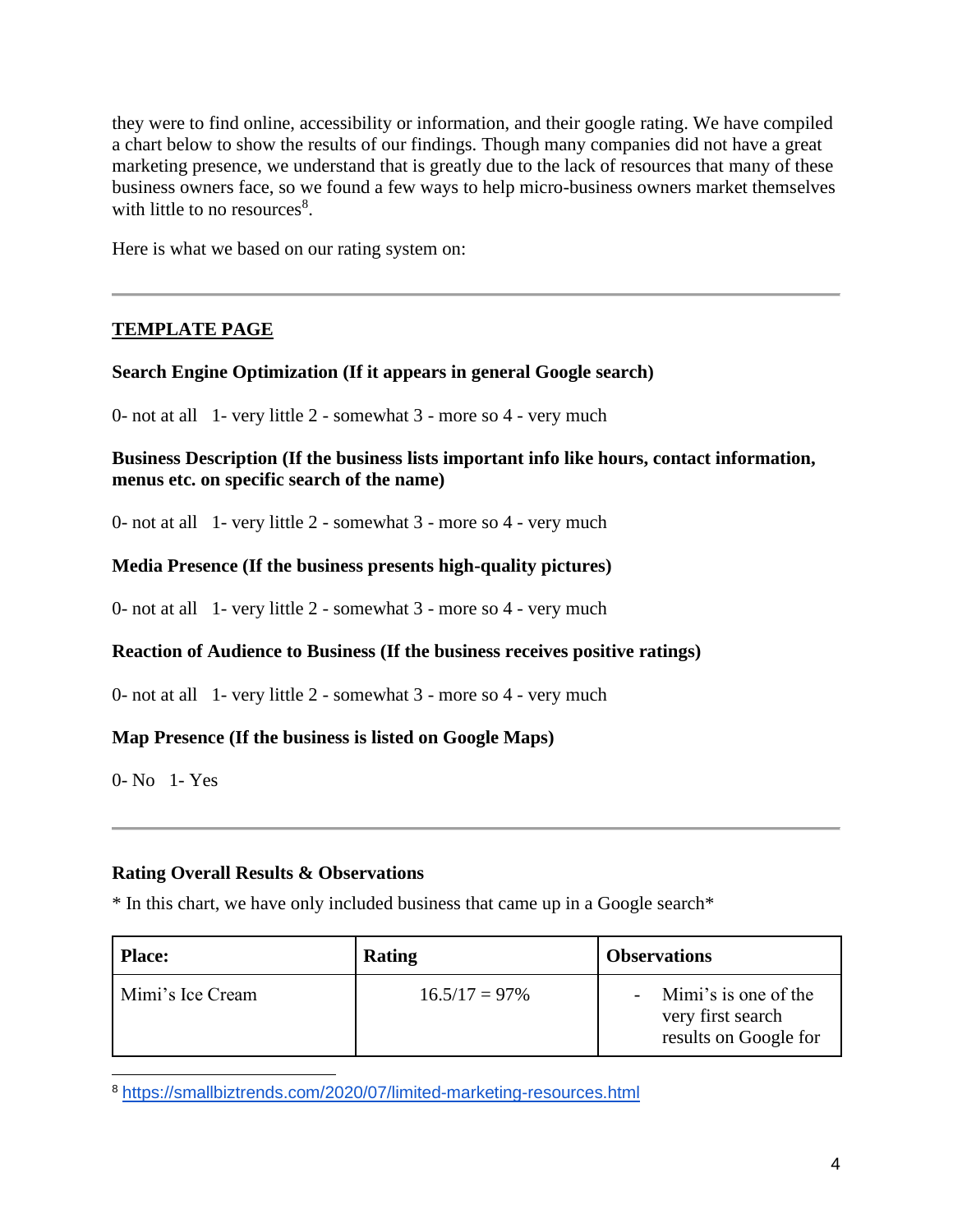|                            |                  | ice cream in Dangriga.<br>They could improve<br>their presence by<br>adding a clearer menu.<br>Mimi's has got it<br>together! There is an<br>amazing online<br>presence and great<br>reviews!                                                                                                                                                           |
|----------------------------|------------------|---------------------------------------------------------------------------------------------------------------------------------------------------------------------------------------------------------------------------------------------------------------------------------------------------------------------------------------------------------|
| <b>Sunlight Restaurant</b> | $9.5/17 = 56\%$  | There is an online.<br>presence, but there is<br>very little information<br>beyond the basic<br>requirements. There is<br>only one picture and<br>no menu or picture of<br>the actual restaurant.<br>Sunlight is not one of<br>the first results on<br>Google and could<br>improve their SEO.<br>They could also add<br>more pictures to their<br>site. |
| O's Enterprise             | $10.5/17 = 62\%$ | There is very little<br>information. It pops<br>up and has a Facebook<br>page, but it's not kept<br>up and there are very<br>few pictures of the<br>product.<br>O's Enterprise has<br>good reviews but<br>could improve the<br>number of pictures on<br>their site and increase<br>their SEO.                                                           |
| Steph's Mek Mi Plate Diner | $13/17 = 77\%$   | There is a good media<br>presence with reviews,<br>map presence, and a<br>few pictures. I like<br>that they show what<br>the restaurant looks                                                                                                                                                                                                           |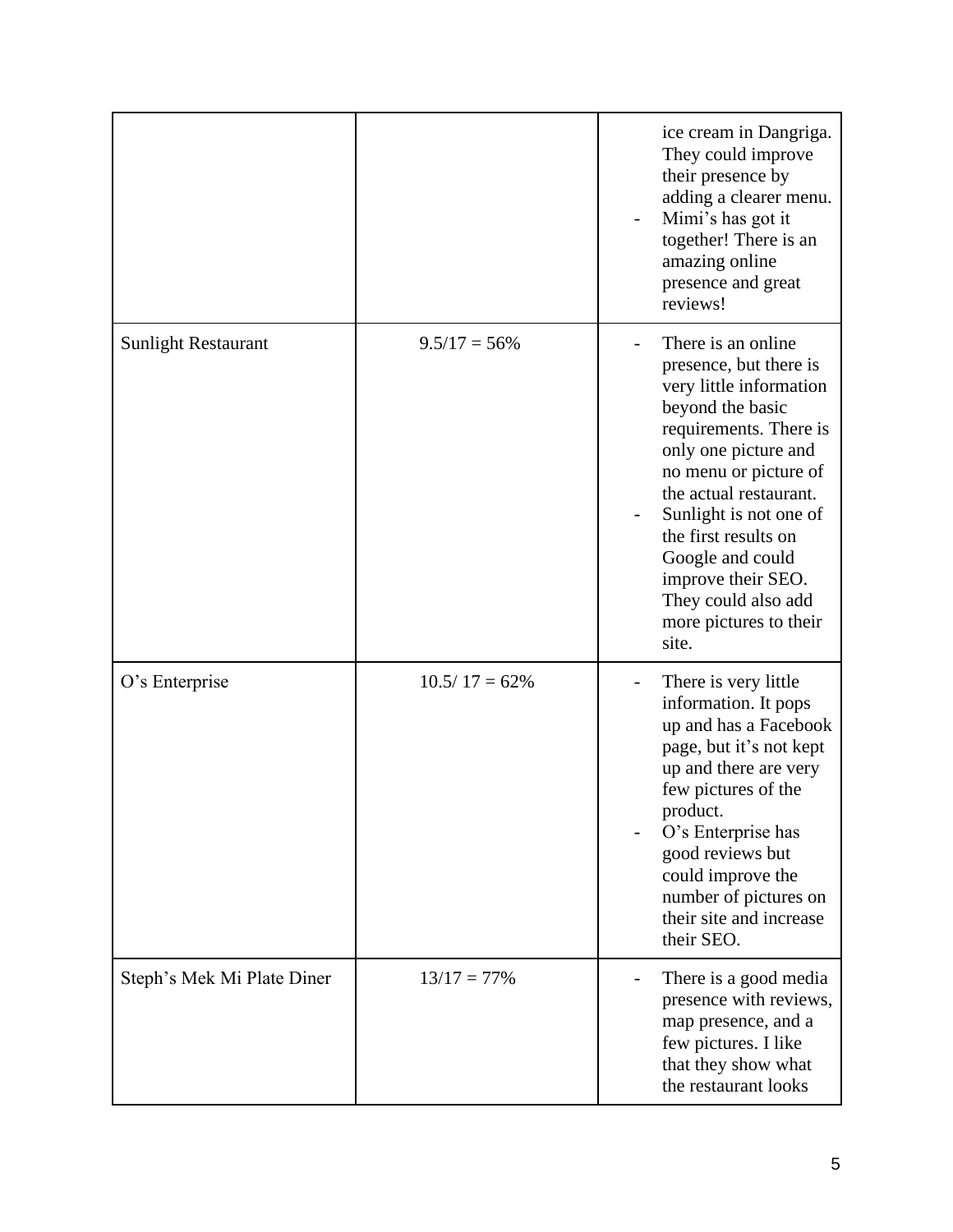|                             |                 | like, but they need to<br>add a menu and pics<br>of the food.<br>The company has a<br>good number of<br>pictures and<br>information on<br>Google. They could<br>improve their SEO.                                                                                                                                            |
|-----------------------------|-----------------|-------------------------------------------------------------------------------------------------------------------------------------------------------------------------------------------------------------------------------------------------------------------------------------------------------------------------------|
| Ej's Cool Spot              | $16/17 = 94\%$  | This place has a great<br>presence! They have<br>updated a useful<br>Facebook page with a<br>menu, pictures of the<br>restaurant, and a<br>functioning website!<br>They also have<br>directions and great<br>reviews.                                                                                                         |
| Riverside Cafe              | $14/17 = 83%$   | Good, but could be<br>better. It has pictures<br>of some food which is<br>great, but it could<br>have more. Also has a<br>Facebook.<br>Riverside is doing<br>well with their Google<br>presence, although<br>they could post more<br>pictures of their food<br>and a menu rather than<br>pictures of the<br>surrounding area. |
| Island Breeze Bar and Grill | $17/17 = 100\%$ | This place is doing a<br>great job! Really great<br>presence, lots of<br>pictures, lots of info<br>but could add a menu<br>Island Bar and Grill is<br>doing well on Google<br>- lots of pictures and<br>reviews! They could                                                                                                   |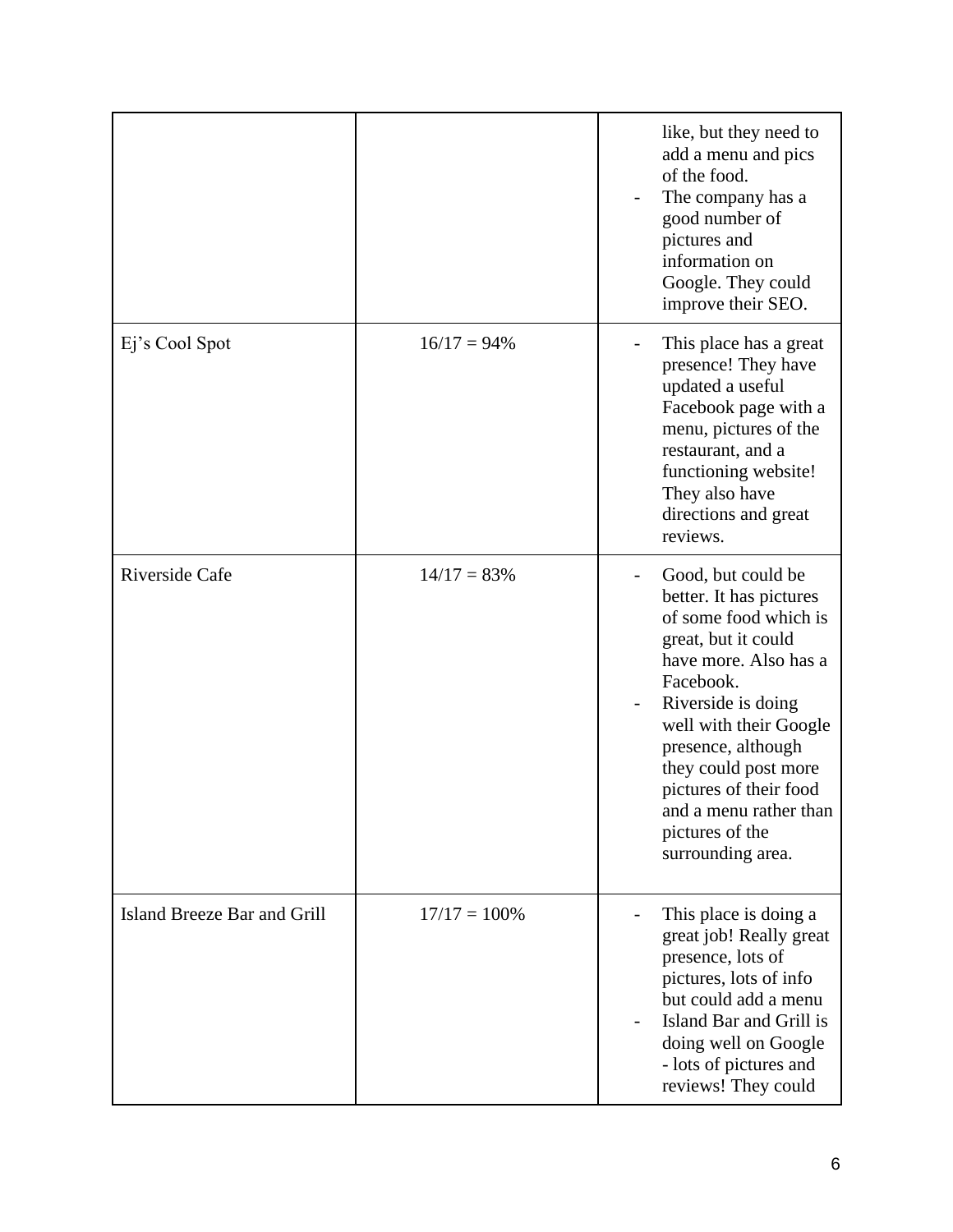|                               |                 | post a menu on the<br>site.                                                                                                                                                                                                                                                                             |
|-------------------------------|-----------------|---------------------------------------------------------------------------------------------------------------------------------------------------------------------------------------------------------------------------------------------------------------------------------------------------------|
| <b>Alexie Snack Shop</b>      | $14.5/17 = 85%$ | They have a website<br>with a bio about the<br>place, map location,<br>hours, and other<br>important info. They<br>could add some pics<br>but overall, it is good!<br>This company is doing<br>a great job with media<br>and business<br>information. They<br>could improve their<br>SEO a little more. |
| Tuani Garifuna                | $17/17 = 100\%$ | Awesome job! More<br>pictures would be<br>great, but really an<br>amazing job so far!<br>Tuani has an amazing<br>presence on Google.<br>They could improve<br>by presenting a clearer<br>picture of their menu.                                                                                         |
| <b>King Burger Restaurant</b> | $14.5/17 - 95%$ | It has a pretty good<br>presence, but it is not<br>the only option that<br>pops up. However,<br>there are good pictures<br>and information once<br>you find the right<br>website.<br>Lots of pictures of<br>food and the menu!<br>King Burger is doing a<br>great job.                                  |
| Wendy's Restaurant            | $10/17 = 56\%$  | There are tons of<br>photos on<br>TripAdvisor, which is<br>great! But there is no<br>map presence and no<br>menus or anything.                                                                                                                                                                          |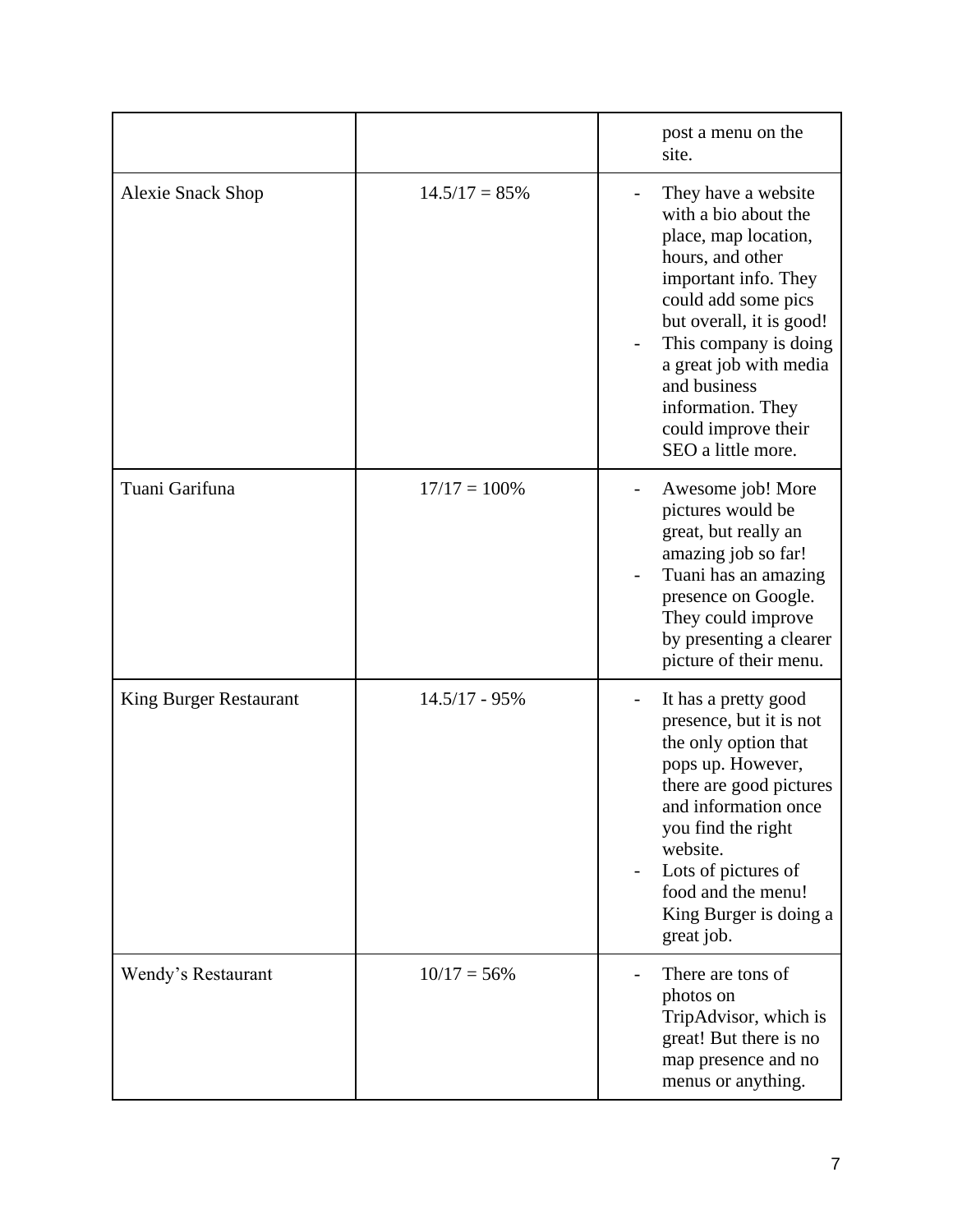|                              |                  | Wendy Restaurant has<br>no pictures of their<br>food/menu.                                                                                                                                                                    |
|------------------------------|------------------|-------------------------------------------------------------------------------------------------------------------------------------------------------------------------------------------------------------------------------|
| Da Grill Take Out            | $0.5/17 = 3\%$   | This company may no<br>longer exist or could<br>have changed names.<br>The name popped up<br>on yellow pages with<br>no information                                                                                           |
| Queen's Kitchen              | $1/17 = 6\%$     | I think I found it, but I<br>am not sure, and you<br>want that to be<br>definite.                                                                                                                                             |
| Mia's Deli                   | $8.5/17 = 50\%$  | It comes up online but<br>has very few pictures<br>and almost no<br>information.<br>Mia's Deli is on<br>Google but needs<br>more business<br>information and<br>pictures.                                                     |
| Letty's Kitchen              | $8/17 = 47\%$    | There is a map<br>presence, and it comes<br>up online but there is<br>very little info and no<br>pictures.<br>This business could<br>add business<br>information and<br>photos.                                               |
| Slaughterhouse Bar and Grill | $13.5/17 = 84\%$ | Good media presence<br>with pictures and it<br>has a phone number,<br>address, and good<br>reviews. However,<br>they could add<br>business hours and a<br>menu.<br>Slaughterhouse is<br>doing well but could<br>add some more |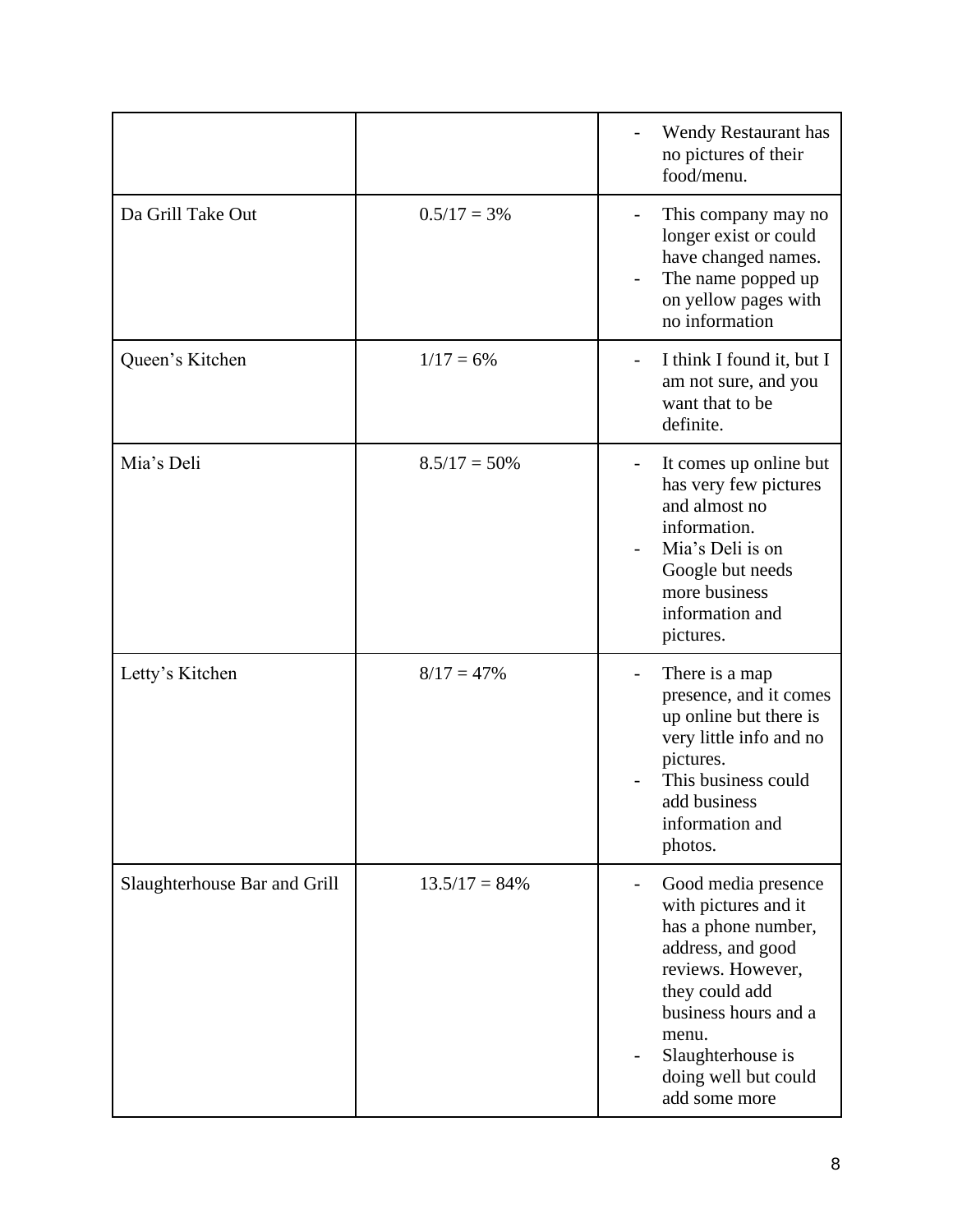|                       |                 | business info and a<br>picture of their menu.                                                                                                                                                                                                                                                                          |
|-----------------------|-----------------|------------------------------------------------------------------------------------------------------------------------------------------------------------------------------------------------------------------------------------------------------------------------------------------------------------------------|
| <b>Bonefish</b>       | $17/17 = 100\%$ | Bonefish has hit all<br>the bases when<br>establishing their<br>Google presence.<br>They could improve<br>their SEO to make it<br>to the top of the list.<br>Awesome job! The<br>whole first search<br>page relates to the<br>hotel, there is an<br>address and number,<br>as well as pictures!<br>Overall, great job! |
| Pal's Guesthouse      | $16/17 = 94\%$  | Pal's has a great<br>$\qquad \qquad -$<br>media and internet<br>presence. They were<br>the first thing to pop<br>up when you search<br>for "Pal's Guesthouse<br>Dangriga." All the<br>information you<br>needed was right at<br>your fingertips and<br>easily accessible.                                              |
| <b>Chalenor Hotel</b> | $10/17 = 59\%$  | While the Chalenor<br>Hotel does show up on<br>an internet search they<br>only appear on<br>different lodging<br>booking sites like<br>Hotel.com and<br>TripAdvisor. They<br>don't have prices or a<br>way to contact the<br>hotel directly off an<br>internet search.                                                 |
| D's Hostel & Laundry  | $4/17 = 82\%$   | $D$ 's shows up<br>immediately when<br>searched for on a                                                                                                                                                                                                                                                               |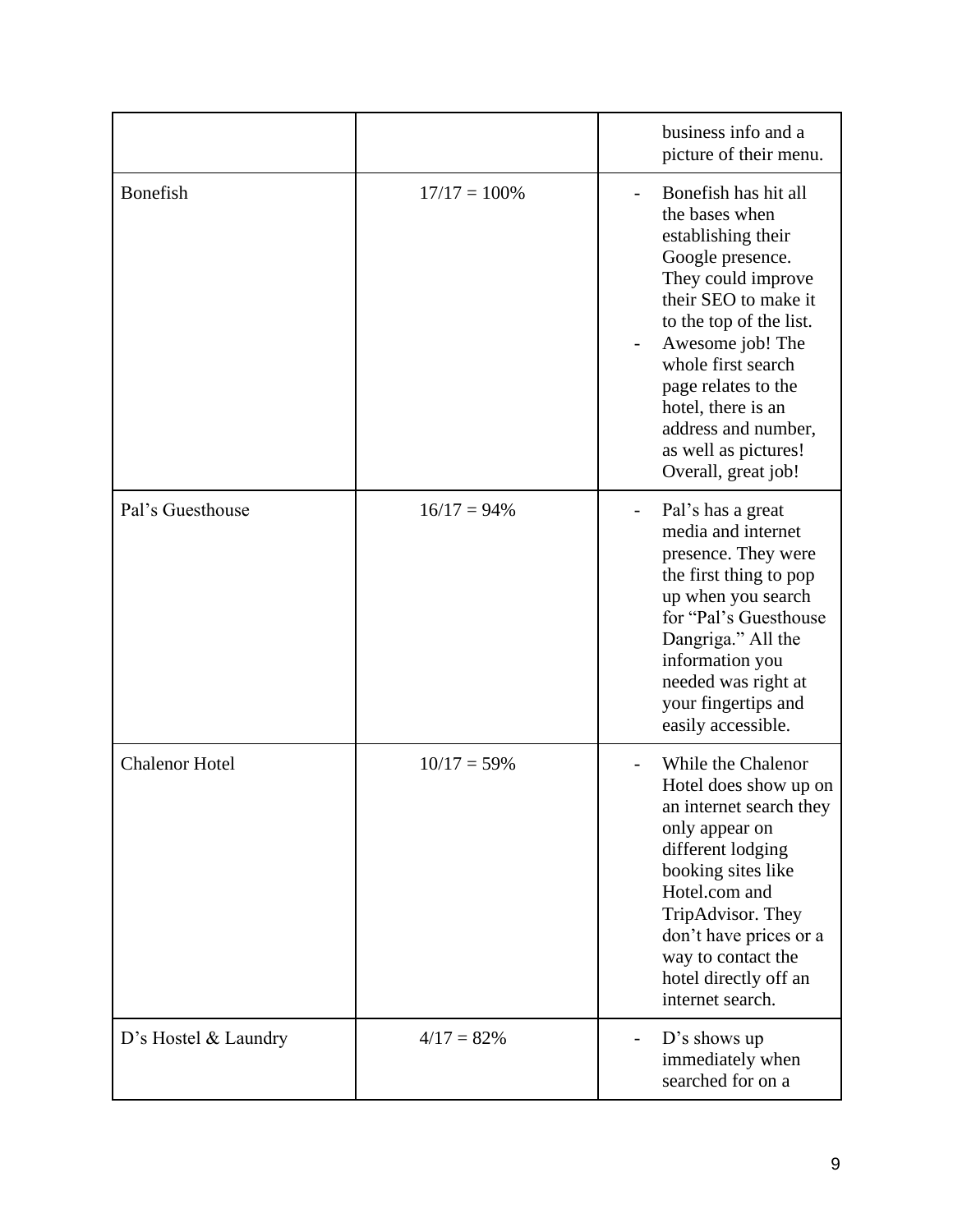|                             |                | general web browser.<br>They have contact<br>information and<br>pictures easily<br>viewable and in a<br>place that is very<br>simple to find. Along<br>with that D's has<br>positive reviews in a<br>place that is easily<br>visible.<br>Overall, a great job,<br>the only area of<br>improvement could be<br>a more detailed<br>description of the<br>services and values. |
|-----------------------------|----------------|-----------------------------------------------------------------------------------------------------------------------------------------------------------------------------------------------------------------------------------------------------------------------------------------------------------------------------------------------------------------------------|
| Price is Right Grocery      | $15/17 = 88\%$ | Price is Right Grocery<br>Store shows up right<br>away when googled<br>and has a ton of<br>business information<br>available and easily<br>accessible<br>The only area of<br>improvement that I<br>could find was to have<br>more pictures and<br>product listing<br>available online                                                                                       |
| <b>Best Buy Supermarket</b> | $10/17 = 59\%$ | Location, contact<br>information and<br>description were the<br>only things online.<br>There were no reviews<br>or pictures.                                                                                                                                                                                                                                                |
| Dangriga Central Market     | $8/17 = 47\%$  | I found some reviews<br>of it online through<br>trip advisor and also<br>found it on Google<br>maps showing the<br>hours that it is open                                                                                                                                                                                                                                    |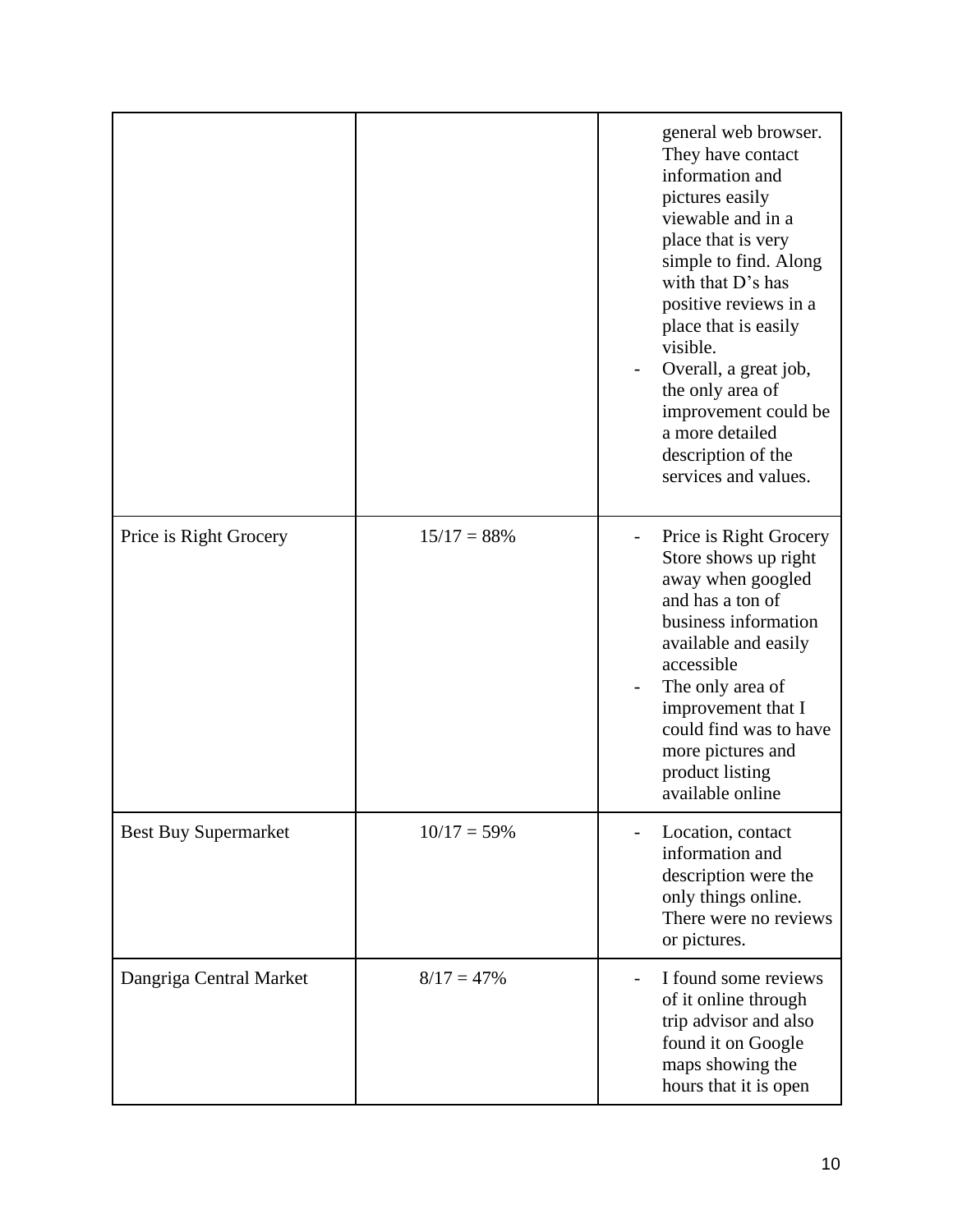|                                                |                | including some<br>pictures. No dedicated<br>Facebook<br>page/website to be<br>found.                                                                                                                                                                                            |
|------------------------------------------------|----------------|---------------------------------------------------------------------------------------------------------------------------------------------------------------------------------------------------------------------------------------------------------------------------------|
| <b>Gas Station</b>                             | $15/17 = 88%$  | There are a couple of<br>gas stations in and<br>around Dangriga, they<br>all show up on maps.<br>There is not much<br>more information that<br>is necessary.                                                                                                                    |
| <b>Bus Stop</b>                                | $3/17 = 18%$   | It does show up on<br>maps which is<br>important however it<br>is difficult to find<br>information about<br>busses and fares<br>online. I did find some<br>general bus schedules<br>after clicking through<br>websites however they<br>are not directly related<br>to Dangriga. |
| <b>St. Vincent Convenience</b><br><b>Store</b> | $7/17 = 42\%$  | On maps and has a<br>Facebook page<br>however the Facebook<br>page has not been<br>used in recent years.<br>Does not come up<br>specifically for<br>shopping in Dangriga.                                                                                                       |
| Maggie & G's Clothing Shop                     | $10/17 = 59\%$ | Facebook page with<br>minimal posts and no<br>information about how<br>to find the store. They<br>did have contact<br>information and<br>pictures of their<br>products, but they did<br>not have reviews or an<br>address.                                                      |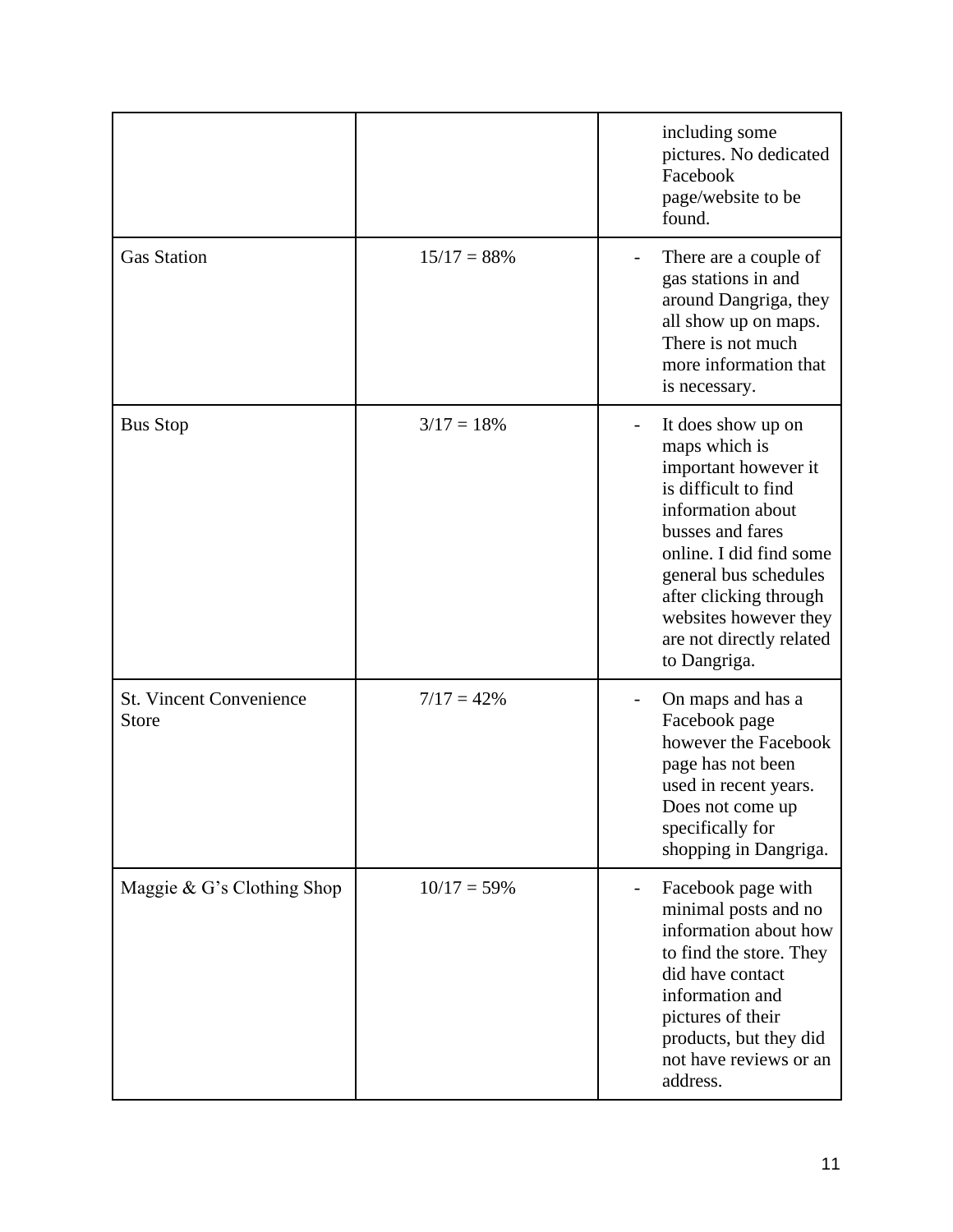| Kimberyly Z's Clothing Shop | $5/17 = 29\%$ | There was very little<br>information about this<br>business. The only<br>information available<br>was location and |
|-----------------------------|---------------|--------------------------------------------------------------------------------------------------------------------|
|                             |               | contact information.                                                                                               |

# *Sales Analysis*

For this section of our project, we asked each business to evaluate themselves based on the following questions:

- o How do you reach your audience?
- o How do you get them to want to buy your product or service?
- o Why do they need your product?
- o What technology do you use?
- o Where is your business located?
- o What equipment do you need?

After answering the questions, we had each business evaluate if the methods they were using were proving efficient, and if they were inefficient, we asked them to reflect on why they were inefficient and how they could solve the problem in the future.

# *Market analysis*

Additionally, we sent out two articles talking about how to market their businesses in their market space, and what consumers actually want from business owners. We felt like if they better understood the consumer, then they would be able to make the most of their market share and directly respond to what consumers want. <sup>9</sup>

# **Advertising**

Next, we had a crash course in all things digital marketing. Many businesses use Facebook as a main source of advertising and customer communication, but they do not keep their pages updated and they have a low social media presence. So, we sent resources about what market research says is the best way to update your Facebook page if you are a business owner and how often you need to update  $it^{10}$ . We also supplied a resource on how to create google sites, since that is part of the Google Suite, they now have access to, and that might create a better SEO score as well as a more professional looking online presence<sup>11</sup>. Finally, we tried to explain

<sup>11</sup> <https://www.youtube.com/watch?v=cjsoX5Md4Y8> <https://sites.google.com/a/amitybethany.com/howtocreateagooglewebsite/home> <https://blog.hubspot.com/website/google-sites-tutorial>

<sup>9</sup> <https://www.lendio.com/blog/small-business-tools/best-free-resources/>

<sup>10</sup> [https://www.nickykriel.com/blog/social-media/facebook-tip-how-often-to-update-your](https://www.nickykriel.com/blog/social-media/facebook-tip-how-often-to-update-your-facebook-business-page/)[facebook-business-page/](https://www.nickykriel.com/blog/social-media/facebook-tip-how-often-to-update-your-facebook-business-page/)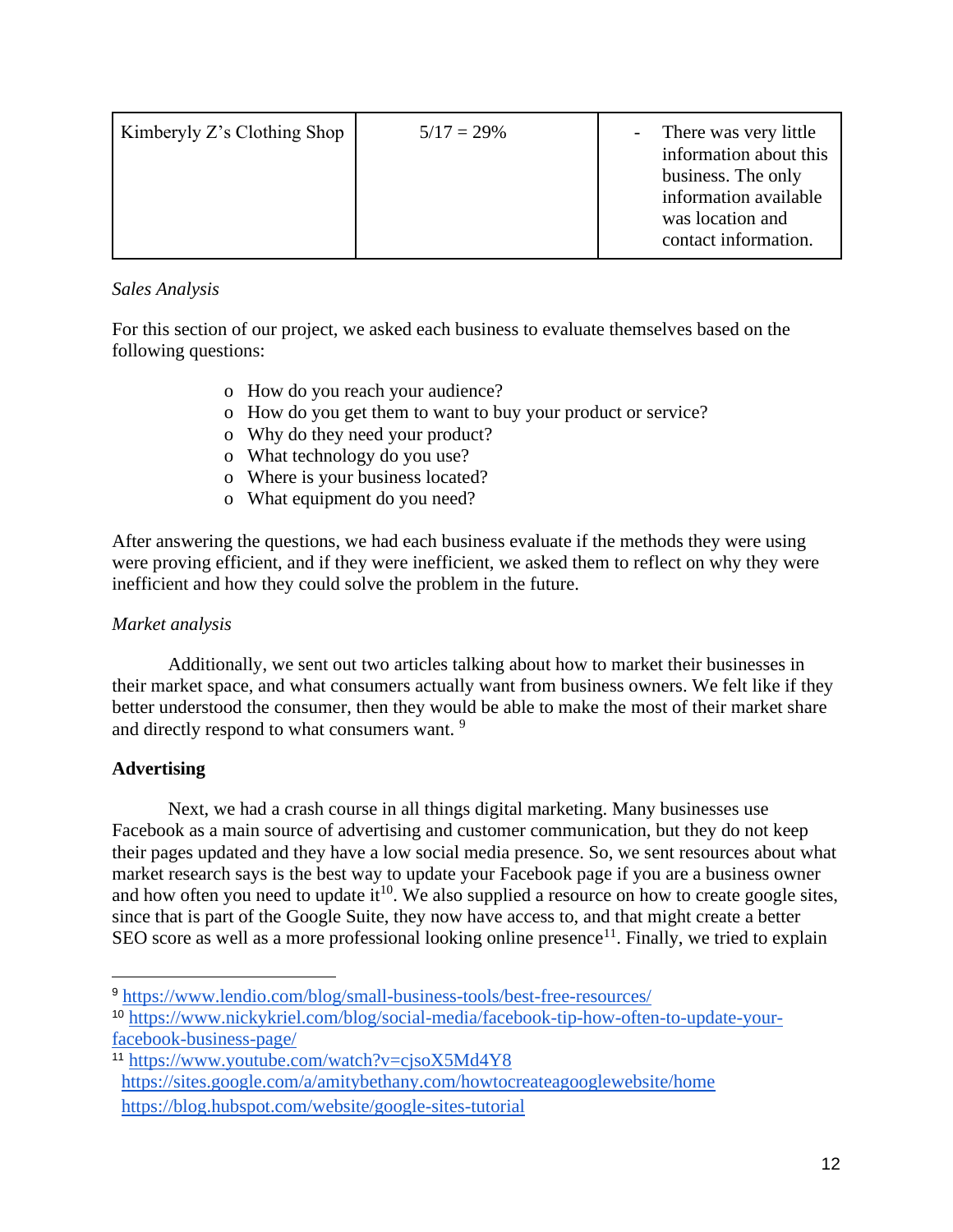the importance of SEO and how to create a better SEO score, because if they are trying to market towards tourists, but tourists cannot find their business online, then they will ultimately be unsuccessful in their future endeavors<sup>12</sup>. Finally, we had them re-evaluate their SEO at the end of the week and decide if they were happy with their changes or if there were things they still need to improve on.

# *Final Feedback*

During our last week, we had a final survey we sent out with questions that pertained to how well they thought we did at helping them find and apply resources, so that they can prosper in the future<sup>13</sup>. We also asked them to reach out to us with any questions, concerns, or advice so we could confidently close our internship knowing that we didn't leave anything unanswered.

# **Evaluation**

Unfortunately, due to the nature of this whole program, many things did not go as planned. Since this was the first time completing this program virtually, there were quite a few hiccups in our original ideas. First and foremost, we had hoped this internship would be in person. However, after moving to remote, we learned that our partners in Belize were having issues setting up things on their end in a virtual environment. In addition to that, we had a program mentor in Belize who was new to her position, so we needed to wait for her to be fully integrated into their program and updated on their projects before she could work with us. Once we were able to connect with Rose, who was our program leader in Belize, we then had to adjust the project we were working on, because while they wanted us to consult with their Tourism Board, they no longer had many tourists due to the pandemic. So, instead we consulted with small businesses. While the pandemic caused some issues for us, there were also cultural differences that didn't allow our program to run as smoothly as we would have liked. For example, we had trouble getting people to respond to our check-ins or our emails. Most people would go several weeks without reading our emails or looking at our resources, which was slightly frustrating. Since the businesses had committed to our program, we assumed they would be avid participants, but that was not necessarily the case. The business culture of Belize and the societal culture is much more laid back and less formal than the United States, so when people did not respond to our emails, missed meetings without letting us know, or showed up to scheduled planning meetings late, it was much different than what I was expecting. The culture was also extremely informal. In many ways it was comforting. Many of the business owners knew each other well, and Rose was very close to all the small businesses. They all were part of a tight knit community, which you might not necessarily always see in a business setting. Personally, I am studying international business, so it was really beneficial to see a different business setting, because it is something that I have a vested interest in. Being able to grow by experiencing a different perspective and culture, even virtually, is something that I am grateful to have been able to do this summer. In the future, I could be working with people from completely

<sup>12</sup> <https://digitalagencynetwork.com/ways-to-build-a-strong-online-presence/> <https://www.webfx.com/internet-marketing/improve-online-presence.html>

<sup>13</sup>

[https://docs.google.com/forms/d/e/1FAIpQLScT2zXVfMP9DY3ln3HRIlbPwDkokVChu2LgHut](https://docs.google.com/forms/d/e/1FAIpQLScT2zXVfMP9DY3ln3HRIlbPwDkokVChu2LgHutzDwWP2FdJbQ/viewform?usp=sf_link) [zDwWP2FdJbQ/viewform?usp=sf\\_link](https://docs.google.com/forms/d/e/1FAIpQLScT2zXVfMP9DY3ln3HRIlbPwDkokVChu2LgHutzDwWP2FdJbQ/viewform?usp=sf_link)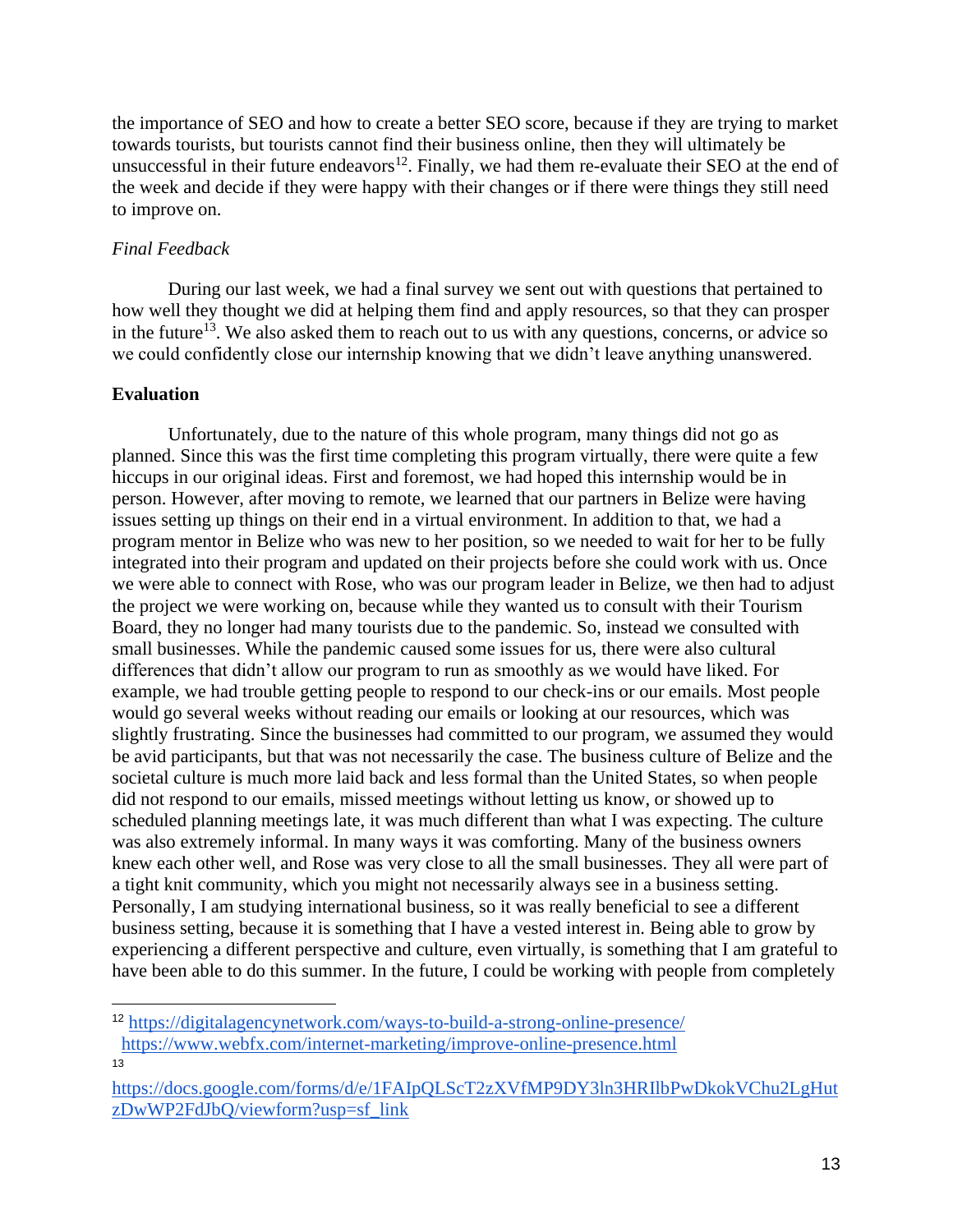different backgrounds and cultures, and I feel like this program helped me understand that just because someone doesn't work the same way that I work, doesn't mean that it is wrong. They simply have a different perspective of business, and they potentially might have different priorities. Overall, I believe we achieved what we meant to accomplish, which was to create a wealth of resources for micro-business owners to be able to draw from and learn from. If we had more time, we all would have liked to meet with each business individually to have weekly consulting sessions to better track their progress. However, as previously mentioned this was difficult since many business owners didn't respond when we reached out to them to schedule meetings, or they were unable to meet during the day since they had jobs. Unfortunately, since many of them were working full time, they also did not want to meet after work hours, since many of them had other commitments, families, or additional responsibilities. We hope that we have created a sustainable program, so that next year another group can travel to Belize and see if any of the micro businesses were able to implement any of the suggestions and resources we provided.

#### *Next steps*

As far as next steps go, this program can be continued in the future, by continuing to do yearly check-ins with these businesses and offer consulting advice that can build on each other each year. Perhaps next Summer, students can work on setting up a consulting firm. This would be beneficial as it would provide the micro firms in Dangriga with a resource they could use even when University of Arkansas students are not there. The firm can offer advice and could be set up by students and then left in the hands of a capable citizen who might be interested in running that type of business. Additionally, this could also act as a digital consulting firm to help market the small businesses available in Dangriga, and potentially market Dangriga itself as a tourist destination and hub.

#### **Conclusion**

In the end I was happy with the results of this program and while it changes rapidly, it taught me how necessary it is to be flexible, patient, and understanding. This has been a difficult couple of years for everyone, all over the world. Adjusting and acting accordingly has been a huge challenge for me personally. However, I know that I will be able to apply what I have learned in this time to my future endeavors. The people of Dangriga were welcoming, knowledgeable, and kind in helping me learn about business in Dangriga and being exposed to their work environment helped me realize that the pace of work, the work environment, and the work/ life balance is different all around the world. If I hadn't learned how to accommodate those differences this past Summer, I know those differences would have posed challenges for me in the future. I am forever grateful to both the city of Dangriga, the wonderful people I worked with this Summer, the University of Arkansas, and especially Dr. Farmer for providing such an amazing experience that I know I will be able to draw on and grow from for the rest of my business career.